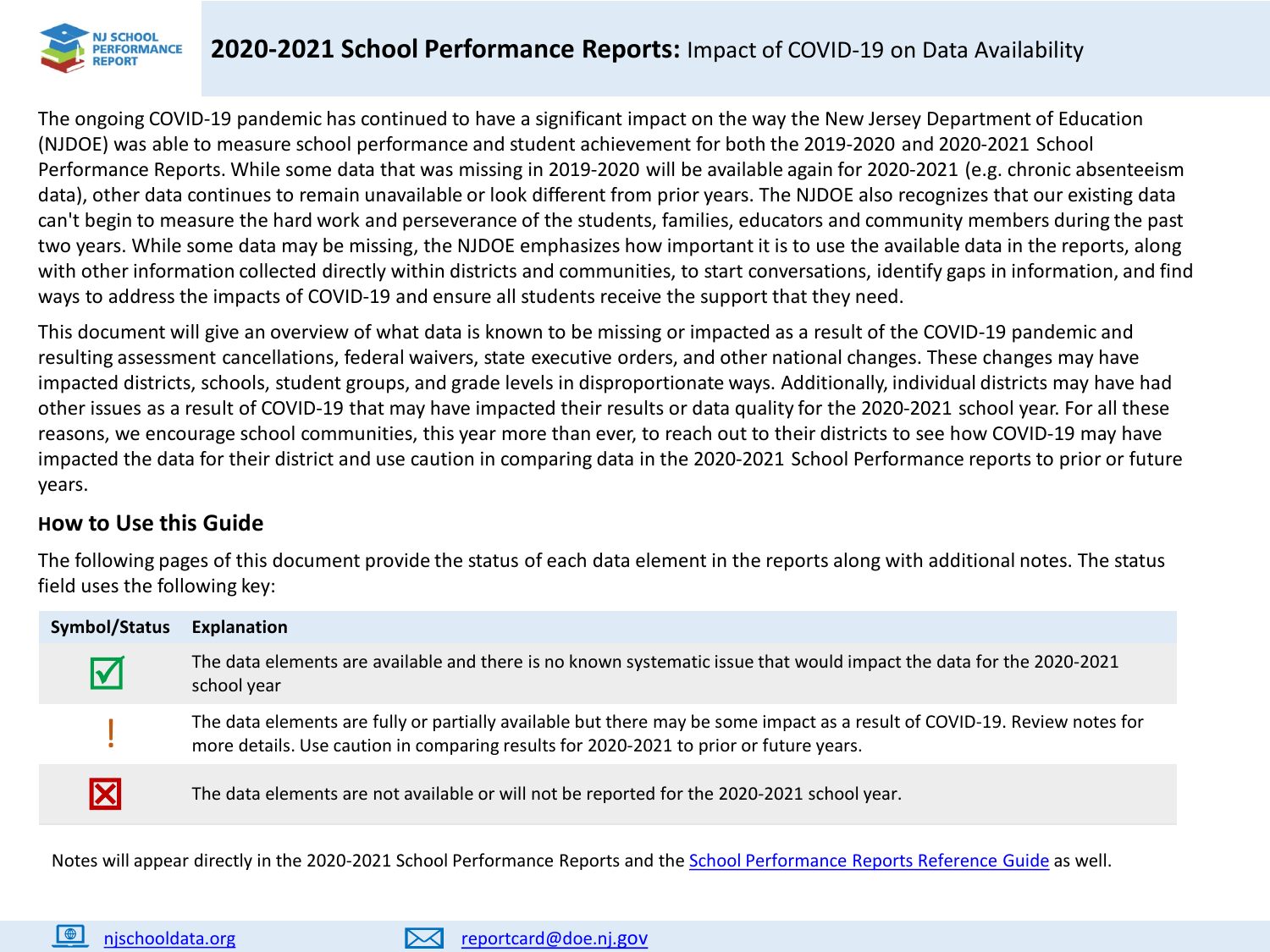

## **Data Element Status and Notes**

| <b>Section of the Reports</b> | <b>Data Elements</b>                                                                                                                                          | <b>Status for</b><br>2020-2021 | 2020-2021 Notes                                                                                                                                                                                                                                                          |
|-------------------------------|---------------------------------------------------------------------------------------------------------------------------------------------------------------|--------------------------------|--------------------------------------------------------------------------------------------------------------------------------------------------------------------------------------------------------------------------------------------------------------------------|
| Demographics                  | <b>Enrollment and Demographics</b>                                                                                                                            |                                | n/a                                                                                                                                                                                                                                                                      |
| <b>Student Growth</b>         | <b>Median Student Growth Percentiles</b>                                                                                                                      | X                              | The New Jersey Student Learning Assessment (NJSLA)<br>was cancelled in both spring of 2020 <sup>1</sup> and 2021. As a<br>result, student growth percentiles were not<br>calculated for 2019-2020 or 2020-2021 and this data<br>is not available.                        |
| Academic Achievement          | <b>Statewide Assessment Participation</b><br>and Proficiency - English Language<br>Arts, Mathematics, Science                                                 | X                              | The New Jersey Student Learning Assessment (NJSLA)<br>was cancelled both spring of 2020 <sup>1</sup> and 2021.                                                                                                                                                           |
| Academic Achievement          | <b>Dynamic Learning Maps (DLM)</b><br>$\bullet$<br>Participation<br>English Language Proficiency Test<br>(ACCESS for ELLs) - Participation<br>and Performance |                                | The DLM and ACCESS for ELLs assessments were<br>administered in spring 2021 in-person only, not<br>remotely, and participation rates may have been<br>lower than in previous years. As a result, 2020-2021<br>results may not be comparable to prior or future<br>years. |
| Academic Achievement          | Progress toward English Language<br>Proficiency (ELP)                                                                                                         | X                              | Due to the cancellation of the ACCESS for ELLs<br>assessment in 2019-2020 <sup>1</sup> and a federal<br>accountability waiver <sup>2</sup> , ELP data is not available for<br>2020-2021.                                                                                 |

<sup>1</sup> [March 2020 federal waiver:](https://oese.ed.gov/files/2020/04/NJ-Covid19-WaiverResponse.pdf) Approved by the United States Department of Education (USED) on March 27, 2020

<sup>2</sup> [March 2021 federal waiver:](https://oese.ed.gov/files/2021/03/nj-acct-waiver-response-1.pdf) Approved by USED on March 26, 2021

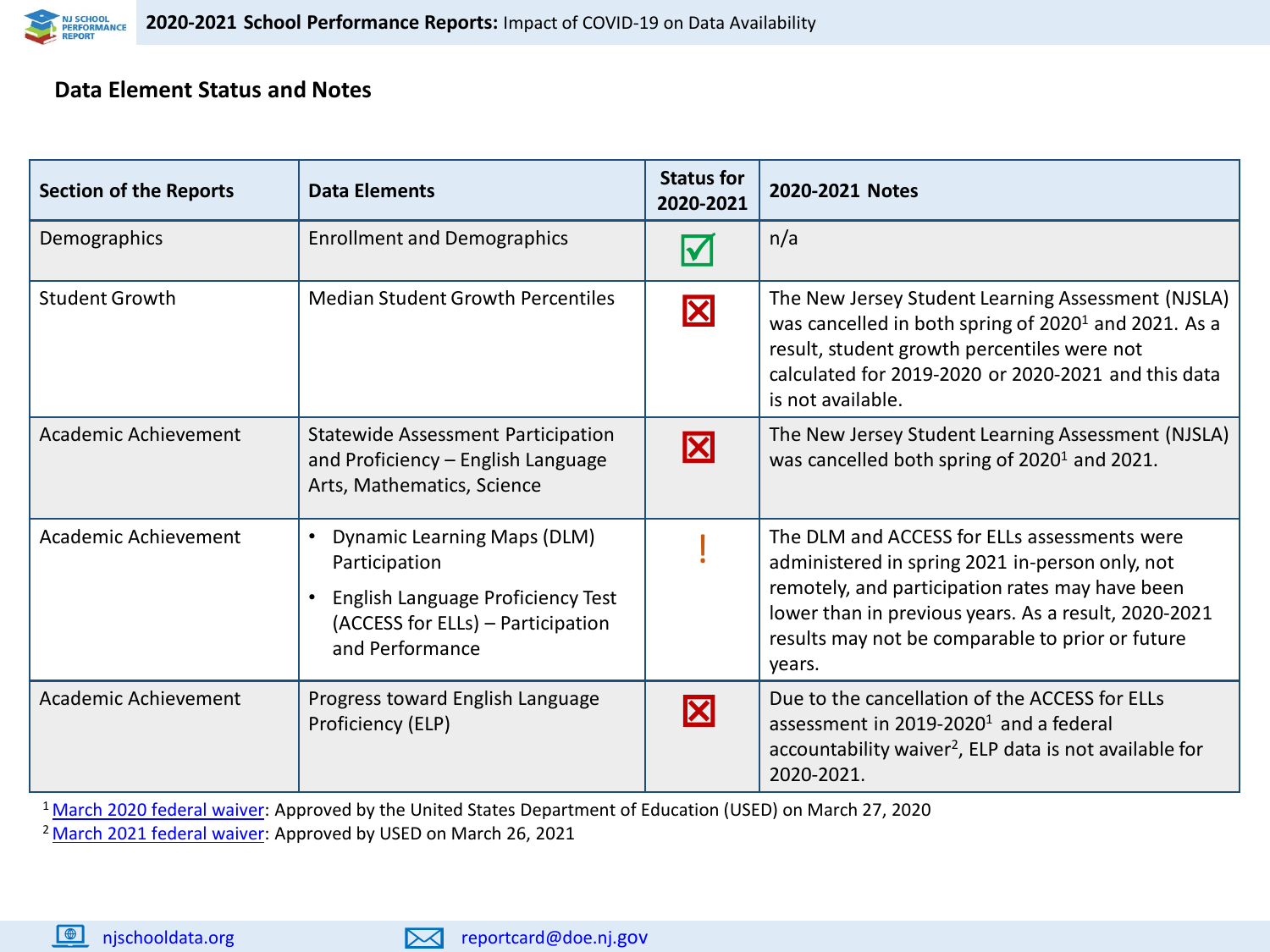

| <b>Section of the Reports</b>          | <b>Data Elements</b>                                                                                 | <b>Status for</b><br>2020-2021 | 2020-2021 Notes                                                                                                                                                                                                                                                                                                                                                                                                                                                                                                                                                                                      |
|----------------------------------------|------------------------------------------------------------------------------------------------------|--------------------------------|------------------------------------------------------------------------------------------------------------------------------------------------------------------------------------------------------------------------------------------------------------------------------------------------------------------------------------------------------------------------------------------------------------------------------------------------------------------------------------------------------------------------------------------------------------------------------------------------------|
| <b>College and Career</b><br>Readiness | PSAT, SAT, and ACT Participation and<br>Performance                                                  |                                | National administrations of the SAT, PSAT, and ACT<br>were cancelled from spring 2020 through fall 2021<br>and some test centers had limited testing capacity. As<br>a result, 2020-2021 results may not be comparable to<br>prior or future years.                                                                                                                                                                                                                                                                                                                                                  |
| <b>College and Career</b><br>Readiness | Advanced Placement (AP) and<br>International Baccalaureate (IB)<br><b>Enrollment and Performance</b> |                                | College Board introduced changes for the spring 2021<br>administration of the AP exams. Students may have<br>taken the assessment in-person or instead taken the<br>digital version and the College Board also offered<br>three test sessions for each subject to allow for social<br>distancing. Additionally, the written components of<br>the IB assessments were not able to be administered<br>in the 2020-2021 school year. The IB program<br>developed a reliable and valid score based upon the<br>required assessed work during the two years of the<br>courses to determine a final grade. |
| <b>College and Career</b><br>Readiness | <b>Dual Enrollment</b>                                                                               |                                | n/a                                                                                                                                                                                                                                                                                                                                                                                                                                                                                                                                                                                                  |
| <b>College and Career</b><br>Readiness | Career and Technical Education (CTE)<br><b>Participants and Concentrators</b>                        |                                | n/a                                                                                                                                                                                                                                                                                                                                                                                                                                                                                                                                                                                                  |

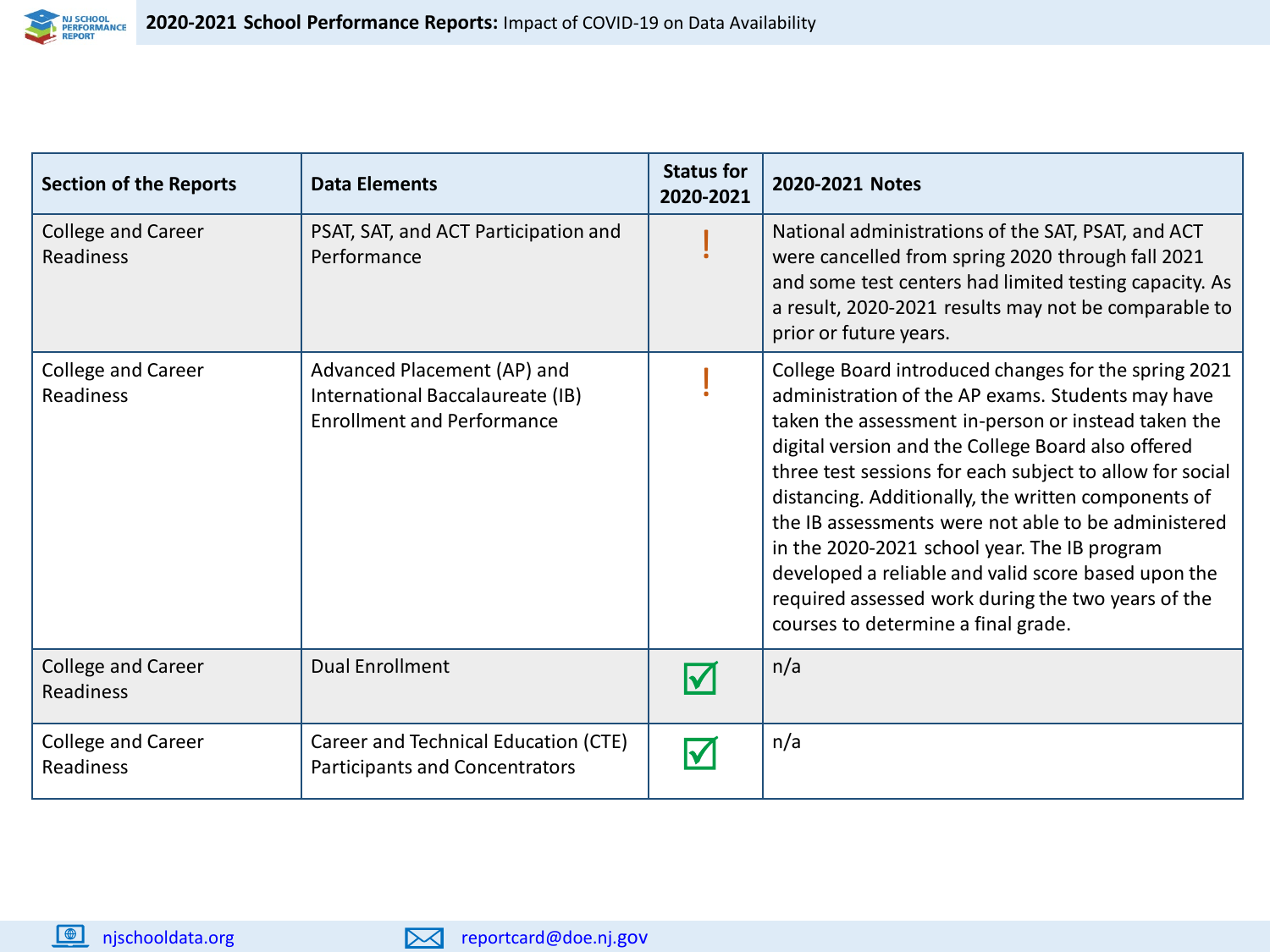

| <b>Section of the Reports</b>          | <b>Data Elements</b>                                                                                             | <b>Status for</b><br>2020-2021 | 2020-2021 Notes                                                                                                                                                                                                                                                                                                                                                                                                                                                                 |
|----------------------------------------|------------------------------------------------------------------------------------------------------------------|--------------------------------|---------------------------------------------------------------------------------------------------------------------------------------------------------------------------------------------------------------------------------------------------------------------------------------------------------------------------------------------------------------------------------------------------------------------------------------------------------------------------------|
| College and Career<br>Readiness        | <b>Structured Learning Experiences</b><br>$\bullet$<br>Work-Based Learning Participation<br>$\bullet$            |                                | n/a                                                                                                                                                                                                                                                                                                                                                                                                                                                                             |
| College and Career<br>Readiness        | Industry-Valued Credentials                                                                                      |                                | Due the COVID-19 pandemic, many high school<br>students were not able to take the Technical Skills<br>Assessments (TSA), which are end-of-program<br>assessments for Career and Technical Education<br>programs, in spring 2021. This may have impacted<br>the number of industry-valued credentials earned<br>during the 2020-2021 school year.                                                                                                                                |
| College and Career<br>Readiness        | Course Participation (Mathematics,<br>Science, Social Studies and History,<br>World Languages, Computer Science) |                                | n/a                                                                                                                                                                                                                                                                                                                                                                                                                                                                             |
| College and Career<br><b>Readiness</b> | Seal of Biliteracy                                                                                               |                                | Graduation assessment requirements were waived<br>for any 12th grade student who had not yet met the<br>graduation assessment requirements, but had met all<br>credit, curriculum, and attendance requirements for<br>graduation. <sup>1</sup> As a result, the Seal of Biliteracy<br>requirement to demonstrate English language<br>proficiency by meeting the graduation assessment<br>requirements was also waived for any students who<br>had not yet met the requirements. |
| College and Career<br>Readiness        | <b>Visual and Performing Arts</b><br>Participation                                                               |                                | n/a                                                                                                                                                                                                                                                                                                                                                                                                                                                                             |

<sup>1</sup> [Executive Order 214](https://nj.gov/infobank/eo/056murphy/pdf/EO-214.pdf): signed by Governor Phil Murphy on January 11, 2021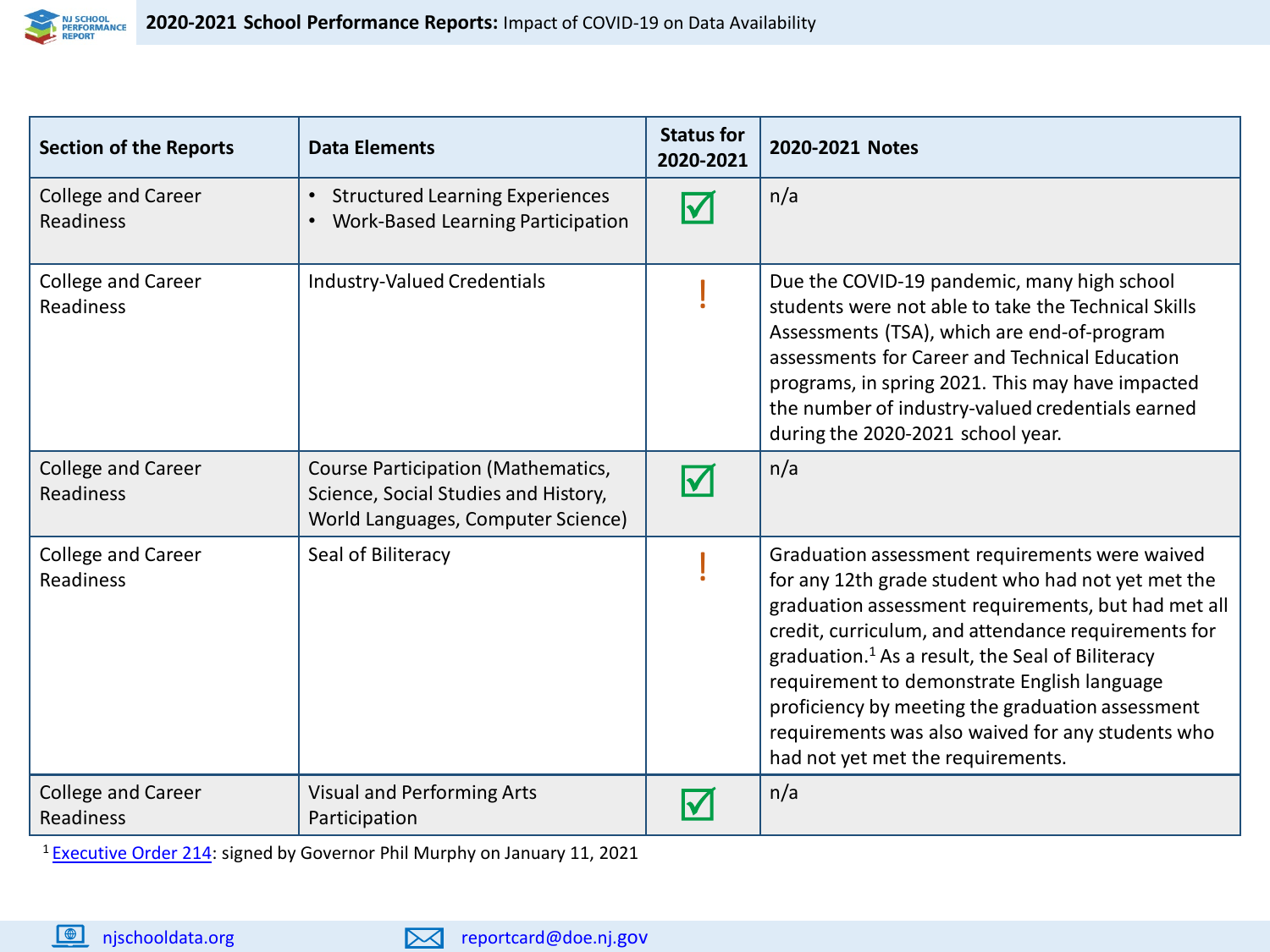

| <b>Section of the Reports</b>          | <b>Data Elements</b>       | <b>Status for</b><br>2020-2021 | 2020-2021 Notes                                                                                                                                                                                                                                                                                                                                                                                                                                                                                                                            |
|----------------------------------------|----------------------------|--------------------------------|--------------------------------------------------------------------------------------------------------------------------------------------------------------------------------------------------------------------------------------------------------------------------------------------------------------------------------------------------------------------------------------------------------------------------------------------------------------------------------------------------------------------------------------------|
| <b>Graduation and</b><br>Postsecondary | <b>Graduation Rates</b>    |                                | Graduation assessment requirements were waived<br>for any 12th grade student who had not yet met the<br>graduation assessment requirements, but had met all<br>credit, curriculum, and attendance requirements for<br>graduation. <sup>1</sup> Additionally, the requirement to report<br>on status in meeting annual ESSA targets was waived<br>for 2020-2021. <sup>2</sup> As a result, annual targets and status<br>in meeting those targets are not reported for Cohort<br>2020 4-year and Cohort 2019 5-year graduation<br>rates. $3$ |
| Graduation and<br>Postsecondary        | <b>Graduation Pathways</b> |                                | Graduation assessment requirements were waived<br>for any 12th grade student who had not yet met the<br>graduation assessment requirements, but had met all<br>credit, curriculum, and attendance requirements for<br>graduation. $1$<br>As a result, the pathway option of "Requirements"<br>waived under Executive Order 214" has been added<br>for 2020-2021 to count these students.                                                                                                                                                   |
| <b>Graduation and</b><br>Postsecondary | <b>Dropout Rates</b>       |                                | While dropout data is available for 2020-2021, it is<br>unclear how the pandemic and changes to state and<br>local policies may have affected dropout rates for the<br>2020-2021 school year.                                                                                                                                                                                                                                                                                                                                              |

<sup>1</sup> [Executive Order 214](https://nj.gov/infobank/eo/056murphy/pdf/EO-214.pdf): signed by Governor Phil Murphy on January 11, 2021

- <sup>2</sup> [March 2021 federal waiver:](https://oese.ed.gov/files/2021/03/nj-acct-waiver-response-1.pdf) Approved by USED on March 26, 2021
- 3 NJDOE uses prior year graduation rates for accountability purposes

njschooldata.org reportcard@doe.nj.gov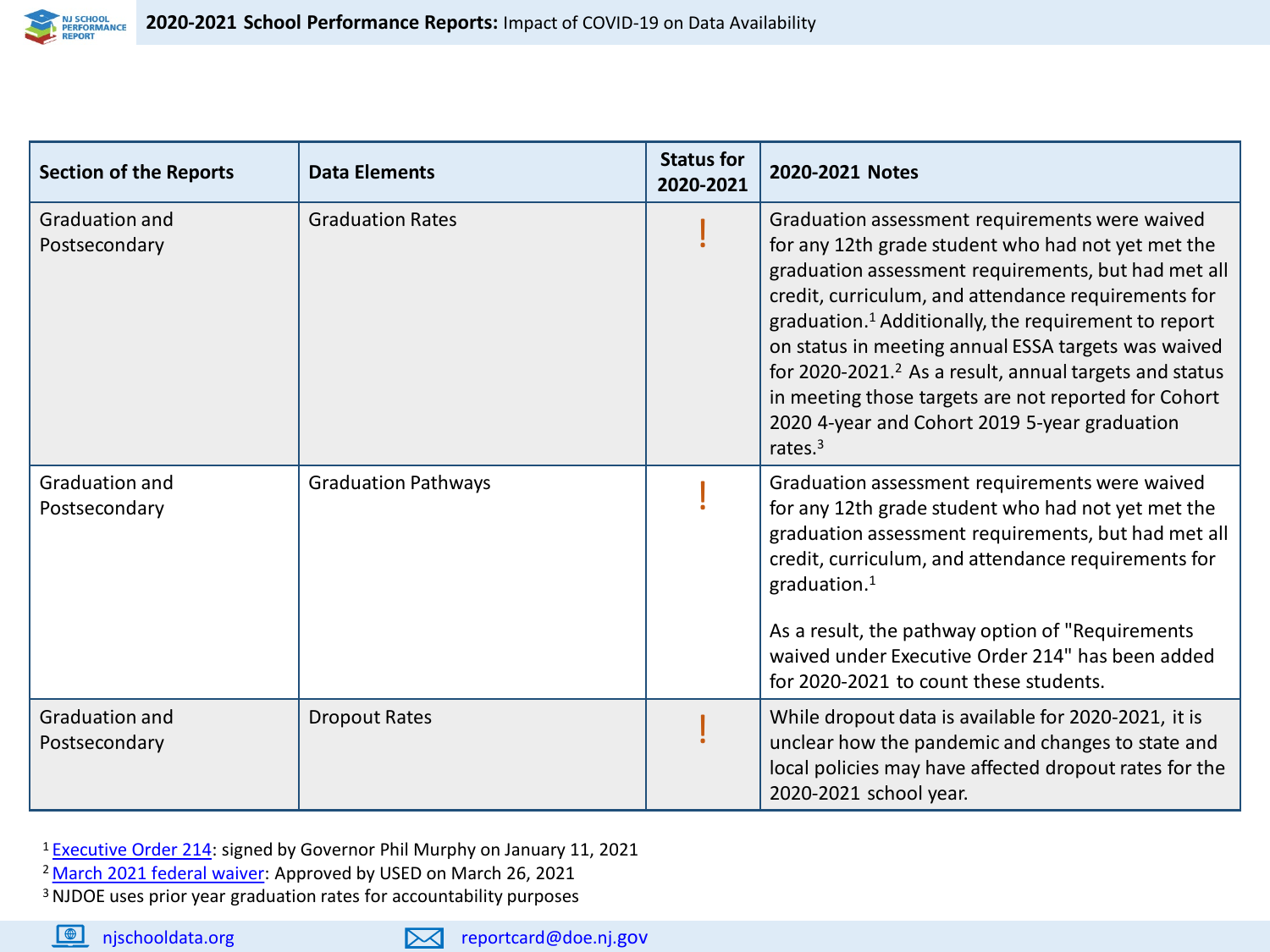

| <b>Section of the Reports</b>          | <b>Data Elements</b>                                                                                                                                                                                                                 | <b>Status for</b><br>2020-2021 | 2020-2021 Notes                                                                                                                                                                                                                                                                                                                                                                                                                                                                                         |
|----------------------------------------|--------------------------------------------------------------------------------------------------------------------------------------------------------------------------------------------------------------------------------------|--------------------------------|---------------------------------------------------------------------------------------------------------------------------------------------------------------------------------------------------------------------------------------------------------------------------------------------------------------------------------------------------------------------------------------------------------------------------------------------------------------------------------------------------------|
| <b>Graduation and</b><br>Postsecondary | Postsecondary Enrollment                                                                                                                                                                                                             |                                | The National Student Clearinghouse has reported<br>that undergraduate enrollment is down nationwide<br>compared to the same time last year. As a result,<br>caution should be used in comparing this year's<br>results to prior or future years.                                                                                                                                                                                                                                                        |
| Graduation and<br>Postsecondary        | Apprenticeship                                                                                                                                                                                                                       |                                | This is a new data element for the 2020-2021<br>reports.                                                                                                                                                                                                                                                                                                                                                                                                                                                |
| <b>Climate and Environment</b>         | <b>Chronic Absenteeism and Days</b><br>Absent                                                                                                                                                                                        |                                | The requirement to report status in meeting annual<br>ESSA targets for 2020-2021 was waived. <sup>1</sup> As a result,<br>NJDOE will not report state averages and whether<br>state averages were met for 2020-2021.<br>Because the number of days students spent in in-<br>person and remote learning environments during the<br>school year differed, the NJDOE recommends caution<br>in comparing 2020-2021 attendance data between<br>schools and districts and to prior or future school<br>years. |
| <b>Climate and Environment</b>         | Violence, Vandalism, HIB, and<br>$\bullet$<br><b>Substance Offenses</b><br><b>Police Notifications</b><br>$\bullet$<br>Harassment, Intimidation, and<br><b>Bullying (HIB) Investigations</b><br><b>Student Disciplinary Removals</b> |                                | Due to the COVID-19 pandemic, discipline data for<br>the 2020-2021 school year may not be comparable to<br>prior or future school years and NJDOE recommends<br>caution in making comparisons.                                                                                                                                                                                                                                                                                                          |

<sup>1</sup> [March 2021 federal waiver](https://oese.ed.gov/files/2021/03/nj-acct-waiver-response-1.pdf)</u>: Approved by USED on March 26, 2021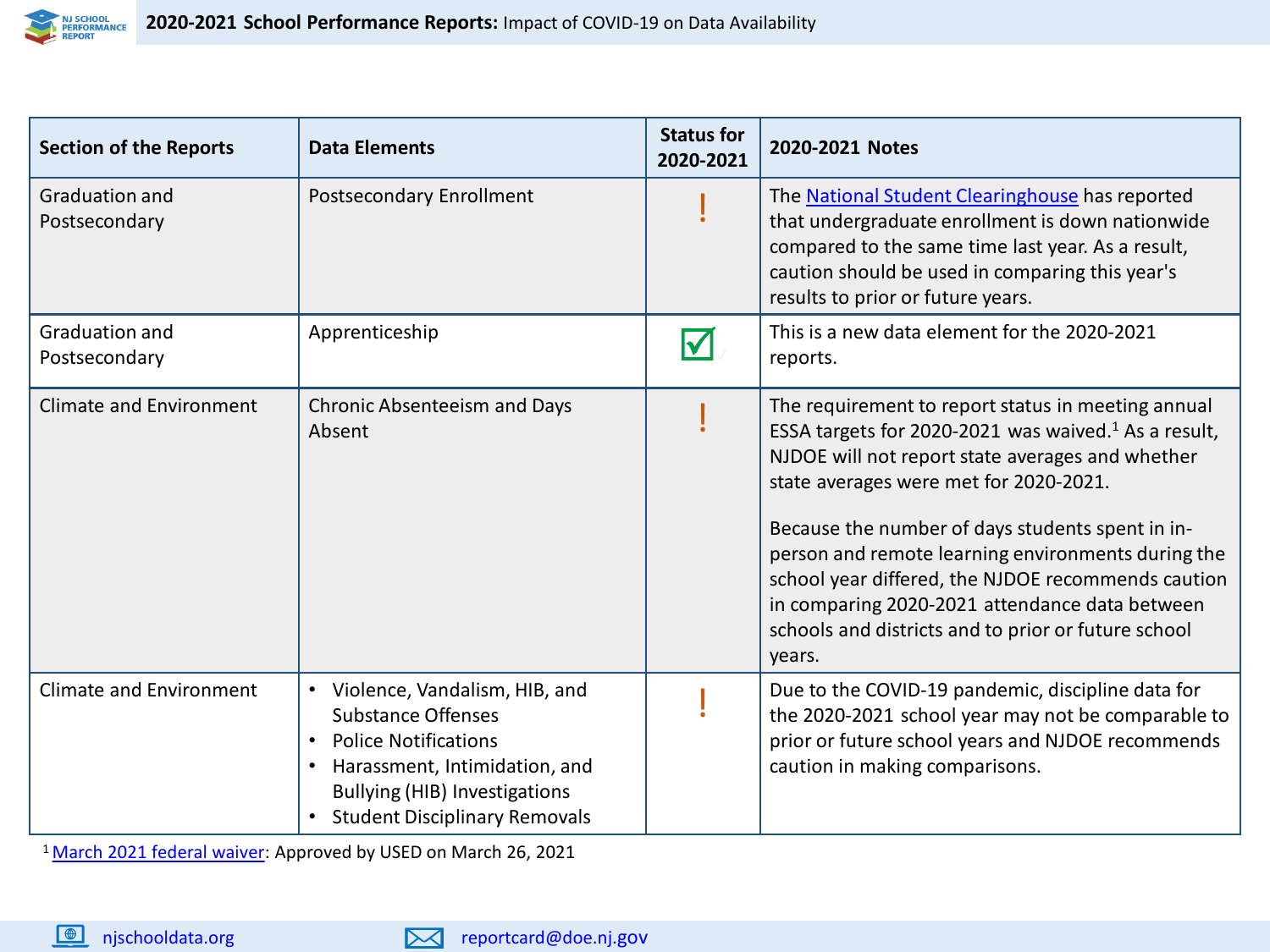

| <b>Section of the Reports</b>  | <b>Data Elements</b>                                               | <b>Status for</b><br>2020-2021 | 2020-2021 Notes                                                                                                                                                                                                                                                                                                 |
|--------------------------------|--------------------------------------------------------------------|--------------------------------|-----------------------------------------------------------------------------------------------------------------------------------------------------------------------------------------------------------------------------------------------------------------------------------------------------------------|
| <b>Climate and Environment</b> | <b>School Day</b>                                                  |                                | The start and end times in this table may reflect<br>standard hours for in-person instruction. These<br>hours may have been adjusted due to remote or<br>hybrid instruction schedules.                                                                                                                          |
| <b>Climate and Environment</b> | <b>Device Ratios</b>                                               | lV                             | n/a                                                                                                                                                                                                                                                                                                             |
| <b>Staff</b>                   | <b>Experience and Education</b>                                    | $\blacktriangledown$           | n/a                                                                                                                                                                                                                                                                                                             |
| Staff                          | <b>Student to Staff Ratios</b><br>$\bullet$<br><b>Staff Counts</b> | <b>V</b>                       | n/a                                                                                                                                                                                                                                                                                                             |
| Staff                          | Demographics                                                       | l√                             | n/a                                                                                                                                                                                                                                                                                                             |
| Staff                          | Retention                                                          | <b>V</b>                       | n/a                                                                                                                                                                                                                                                                                                             |
| Staff                          | Statewide Educator Equity Data (state<br>report only)              |                                | The information for ineffective teachers in this table<br>is typically based on evaluation data from the prior<br>school year, but certain components of education<br>evaluation requirements were waived for the 2019-<br>2020 school year, so data for ineffective teachers is<br>not available. <sup>1</sup> |
| Per-Pupil Expenditures         | Per-Pupil Expenditures by Source                                   |                                | n/a                                                                                                                                                                                                                                                                                                             |

<sup>1</sup> [Executive Order 117](https://nj.gov/infobank/eo/056murphy/pdf/EO-117.pdf): signed by Governor Phil Murphy on April 7, 2020